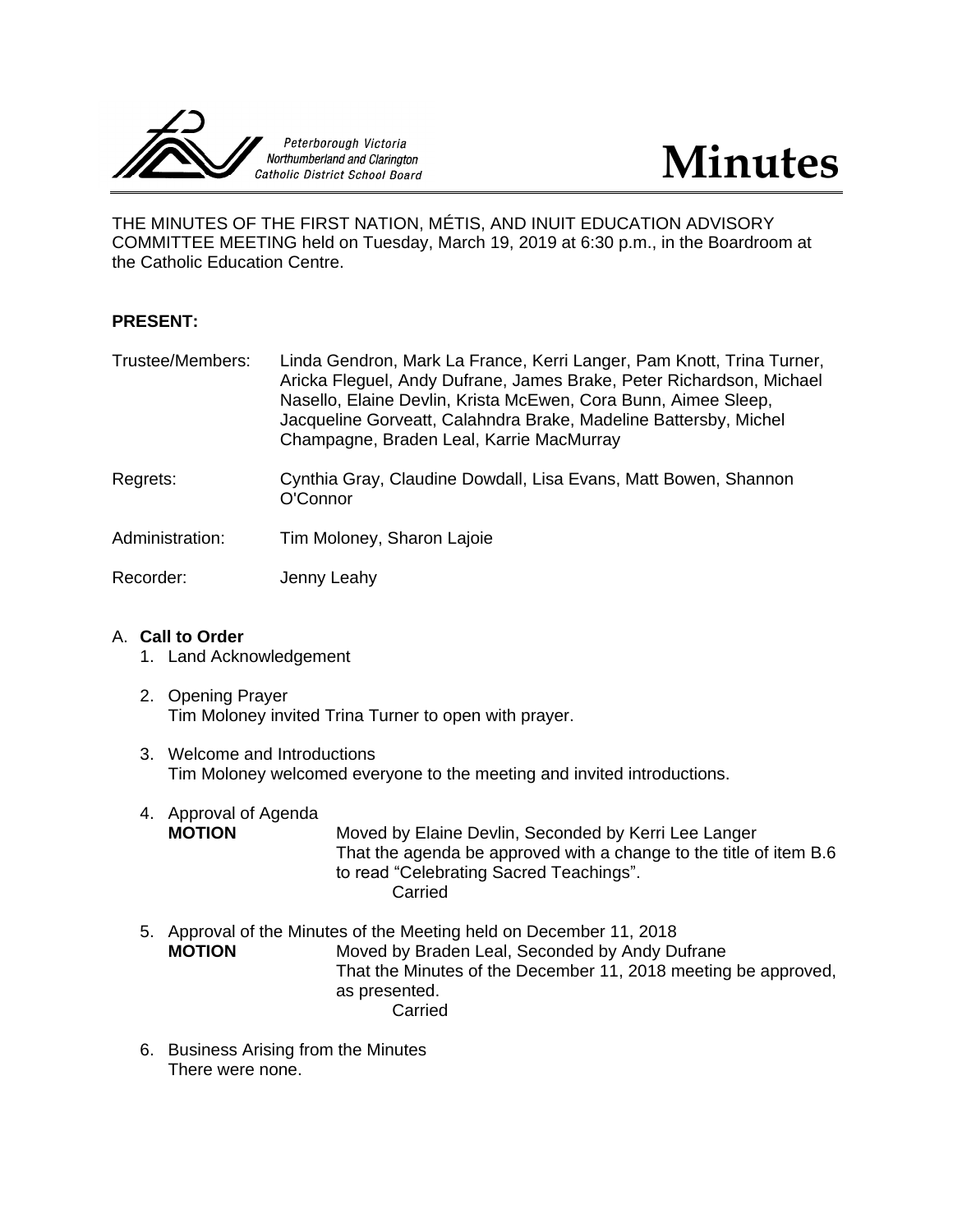## B. **Presentations/Discussions**

- 1. Community Partners Sharing
	- Alderville First Nation Jacqueline Gorveatt

Alderville has seen various staffing changes lately. Chief James Marsden, who has been Alderville's Chief for over 10 years, has resigned his position to take up a regional position as Southeast Deputy Grand Council Chief. James had done many great things during his time as Chief of Alderville and his new post will further guide the community regionally. The First Nation has four Councillor Positions and elections will be held July 5.

A Williams Treaty Committee has been established, with the largest focus being on the settlement, future land base, and developing strategies to protect the First Nation for future generations.

Alderville continues to provide excellent programming for youth, including social services, cultural activities, after school programming, drumming, sports, arts, and providing opportunities for students to visit colleges/universities to explore postsecondary education options.

Community meetings re Bill S3 – the Act was developed to amend the Indian Act in response to a Superior Court decision. The community is reviewing it to determine how it will affect the Alderville membership. This amendment may result in an increase to the membership.

Dnaagdawenmag Binnoojiiyag Child and Family Services – An agreement has been signed by Chief and Council. This is a positive step as it will now include a First Nation identity to CAS files.

# Hiawatha First Nation – Karrie MacMurray

Public Speaking Competition – The annual event was a tremendous success.

Elections – elections were held in January and Chief Laurie Carr was acclaimed. Cynthia Gray was elected as a new Councillor, with Social Services being a large part of her portfolio. Hiawatha holds their elections in January every two years.

Budget time – The year end is March 31. Staff and elected officials are wrapping up the current year and budget discussions are well underway in preparation for the new fiscal year.

Association of Iroquois and Allied Indians (AIAI) - Meetings with the Association have been taking place. Topics include how First Nation education is transforming. Indigenous Services Canada Programs are up for review every five years and the Association's Member Nations have been continuing to seek jurisdiction over their own education system. The Association is discussing what a community-based education system and language revitalization might look like. There has also been lots of discussion around first fluency vs occasional language, ie. immersion, first speaking. Interesting and deep discussions at these meetings.

Holy Cross CSS – There is one new grade 11 student registered with Holy Cross CSS.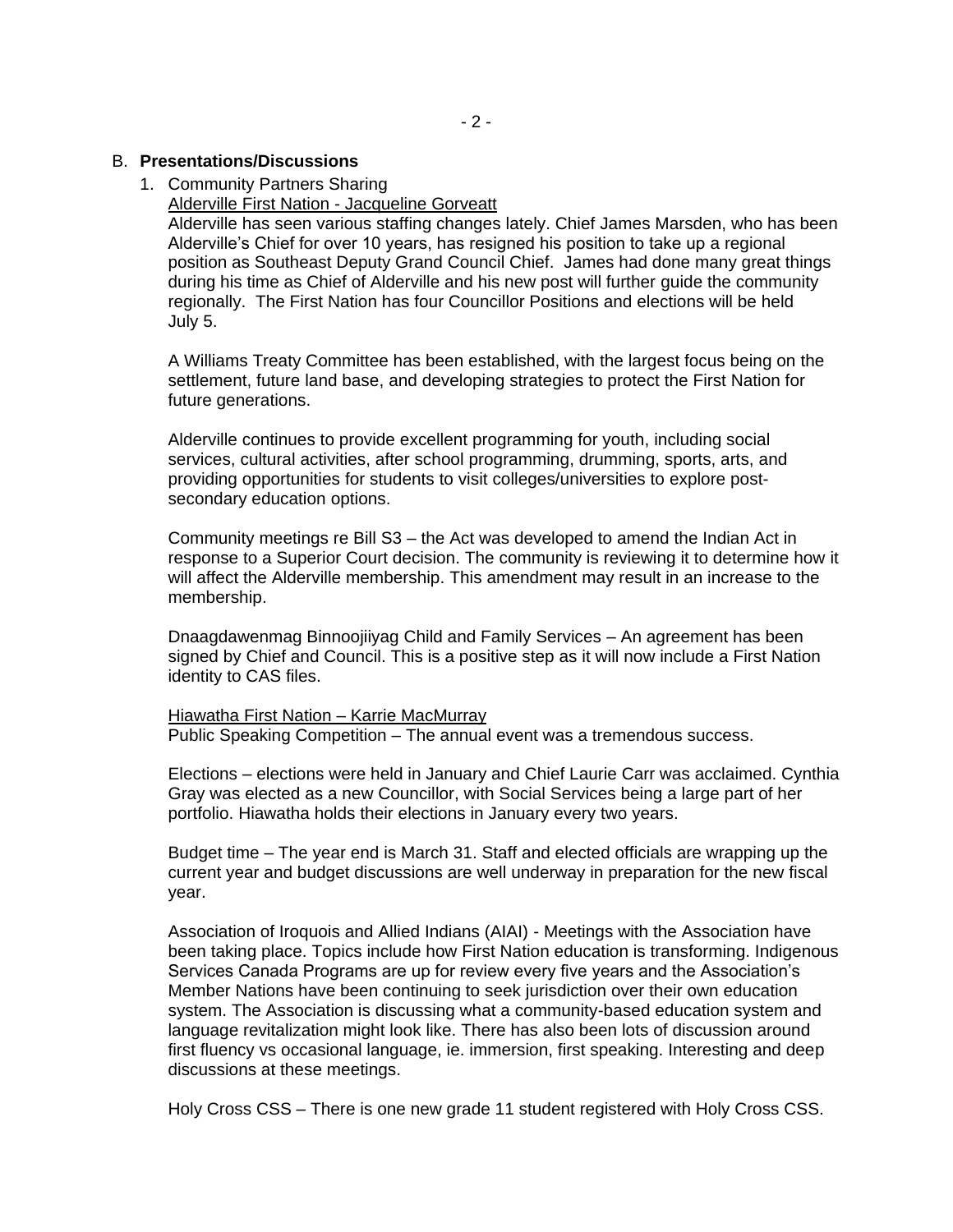## Métis Nation of Ontario Women's Council – Cora Bunn

The Council received funding from the Status of Women, Gender Equality. The Métis Nation of Ontario Women's Council is the only Métis group ever to receive funding from Status of Women. The most recent workshop was held in Thunder Bay.

The workshops are designed to develop leadership skills in Métis women.

#### Curve Lake First Nation – Aricka Fleguel

Aricka reported that Council elections are held in June every three years. Staff are currently in the budget planning stage, preparing for the next fiscal year. School and educational programs mentioned in the previous meeting minutes continue to be successful.

Métis Nation of Ontario - Peterborough and District Wapiti Métis Council – Andy Dufrane Andy attended a meeting in Toronto with the education committee of the Métis Nation of Ontario. He shared information regarding the shared partnership the local council has with the PVNC school board.

Infinite Outreach Program for Métis students in grades 10, 11, 12. This is an opportunity for students to meet with people to better understand the benefits of post-secondary education, connect with other students in Ontario and learn from elders about the Métis food and culture. This program is all expenses paid and was held in March in Mattawa this year.

Elections are held every four years and will be coming up soon.

2. Honouring Indigenous Education in PVNC - Sharon Lajoie [https://spark.adobe.com/page/iS3eDxB0SUdVR](https://spark.adobe.com/page/iS3eDxB0SUdVR-) Sharon explained some of the activities, events, and learning opportunities that have taken place in our schools in recent months.

Sharon also introduced the Indigenous Peoples Atlas of Canada, and a Scholastics Community Ties resource. The Scholastics resource was gifted to teachers that participated in a voluntary workshop.

A new book study has begun on the "Seven Fallen Feathers", a book by Tanya Talaga. The study has been well attended by both teaching and non-teaching staff.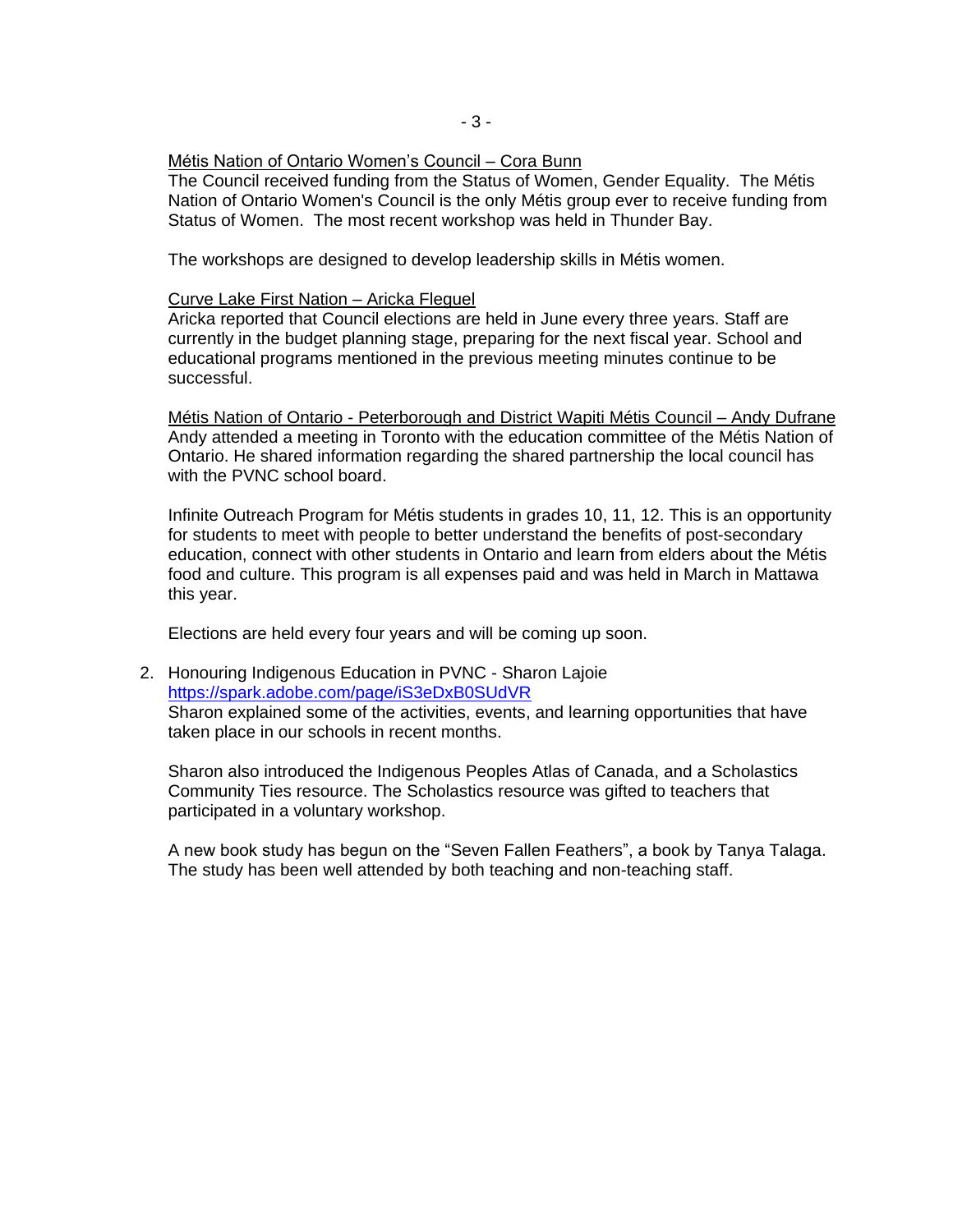3. Indigenous Students and Allies Group, St. Peter CSS - Linda Gendron Linda Gendron, shared her experience with the program she developed for Indigenous and non-Indigenous students in grades 9-12. Linda implemented the program to run over lunch period. This initiative is intended to help Linda, in her role as a Guidance Teacher, to better understand the students she serves. After a slow start, Linda now sees up to 12 students at each group session. The group sessions allow students to make connections, build relations, share experiences, discuss goals and what opportunities are available for them following secondary school.

The group has been discussing the four directions, reviewing the Ojibwe language, learning how to introduce themselves, learning the vowel song, and participating in cultural activities. Linda has found that students are becoming more comfortable with sharing and asking questions.

- 4. Be Proud Poster Sharon Lajoie Sharon circulated copies of the revised poster. Feedback collected from previous meetings has been incorporated into this recent version. The Committee provided final review and offered minor suggestions. The poster will be distributed to all schools.
- 5. Introduction to Anishnaabemowin Sharon Lajoie This eight week course was attended by both academic and non-academic staff, some of whom were of Indigenous ancestry.

Committee members offered strategies to assist with language, including labelling parts of the school or classroom, using Walking the Path as a way to teach some vocabulary, etc.

It was agreed that teachers could share their language learning with their students, as long as they situated themselves as a learner themselves.

6. Celebrating Sacred Teachings - Michael Nasello Michael Nasello introduced the revised document and received feedback.

This document was first introduced to the Committee a few years ago and draws the parallel between the Grandfather Teachings, Fruits of the Holy Spirit, the Catholic Graduate Expectations, and the Seven Gifts of the Holy Spirit. The document continues to evolve with input from this Committee.

7. Kairos Blanket Exercise - Memorandum of Understanding and Facilitator Training - Sharon Lajoie An invitation was extended to Committee Members to attend this facilitator training on April 1-2.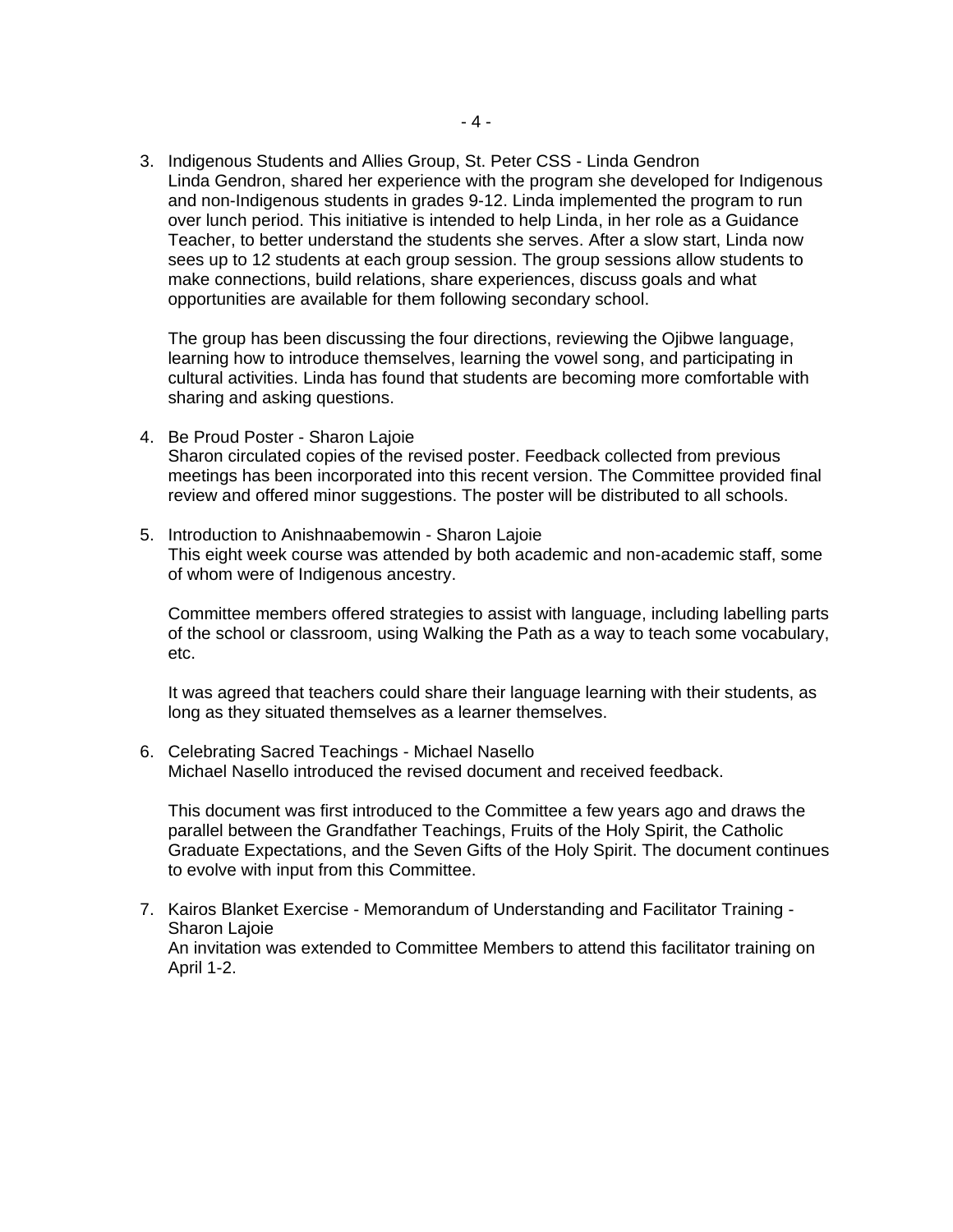#### B. **Informational Items**

1. Gitxsan/Holy Cross CSS Exchange Itinerary - James Brake James Brake shared some of the activities to take place for the week of March 25. The itinerary is as follows:

## **Sunday, March 24, 2019**

21:05 - Arrive - Toronto 23:30 - arrive at Holy Cross CSS

#### **Monday, March 25, 2019**

a.m. - meet at Holy Cross CSS

Period 1 & 2 - Introductions (grandfather teachings & bracelet, with James Brake, Mi'kmaq, Qalipu First Nation, and Kim Muskratt, Anishnaabe, Hiawatha First Nation)

Lunch - cafeteria

11:50 pm - depart Holy Cross CSS for Curve Lake FN

Visit Sugar Bush with Jack Hoggarth and Lorenzo Whetung Visit Whetung Art Gallery

4:00 pm - Arrive back at HCCSS

Dinner with host families

7:00 pm – 9:00 pm – Peterborough Family YMCA

Sports (conditioning room, basketball court, squash court, 8:00 pm yoga class)

#### **Tuesday, March 26**

8:15 am - departure from Holy Cross CSS for Toronto 10:30 am -11:30 am - CN Tower 11:45 am - bus to ROM 12:00 noon - bagged lunch - ROM 12:30 pm -1:30 pm - guided lesson workshop 1:30 pm - 3:30 pm - free time @ ROM 3:30 pm - depart ROM 4:00 pm - 6:00 pm - Eaton Centre, free time & food court for dinner 8:00 pm - arrive at Holy Cross CSS

## **Wednesday, March 27**

8:45 am - departure for Petroglyphs 10:00 am – 12:00 noon - Teachings by Curve Lake First Nation Elders 12:00 noon - Bagged lunch on bus 1:00 pm – 3:00 pm - Trent University, First Peoples House of Learning & TRACKS program 3:30 pm - arrive back @ Holy Cross CSS Dinner & Evening - with host families